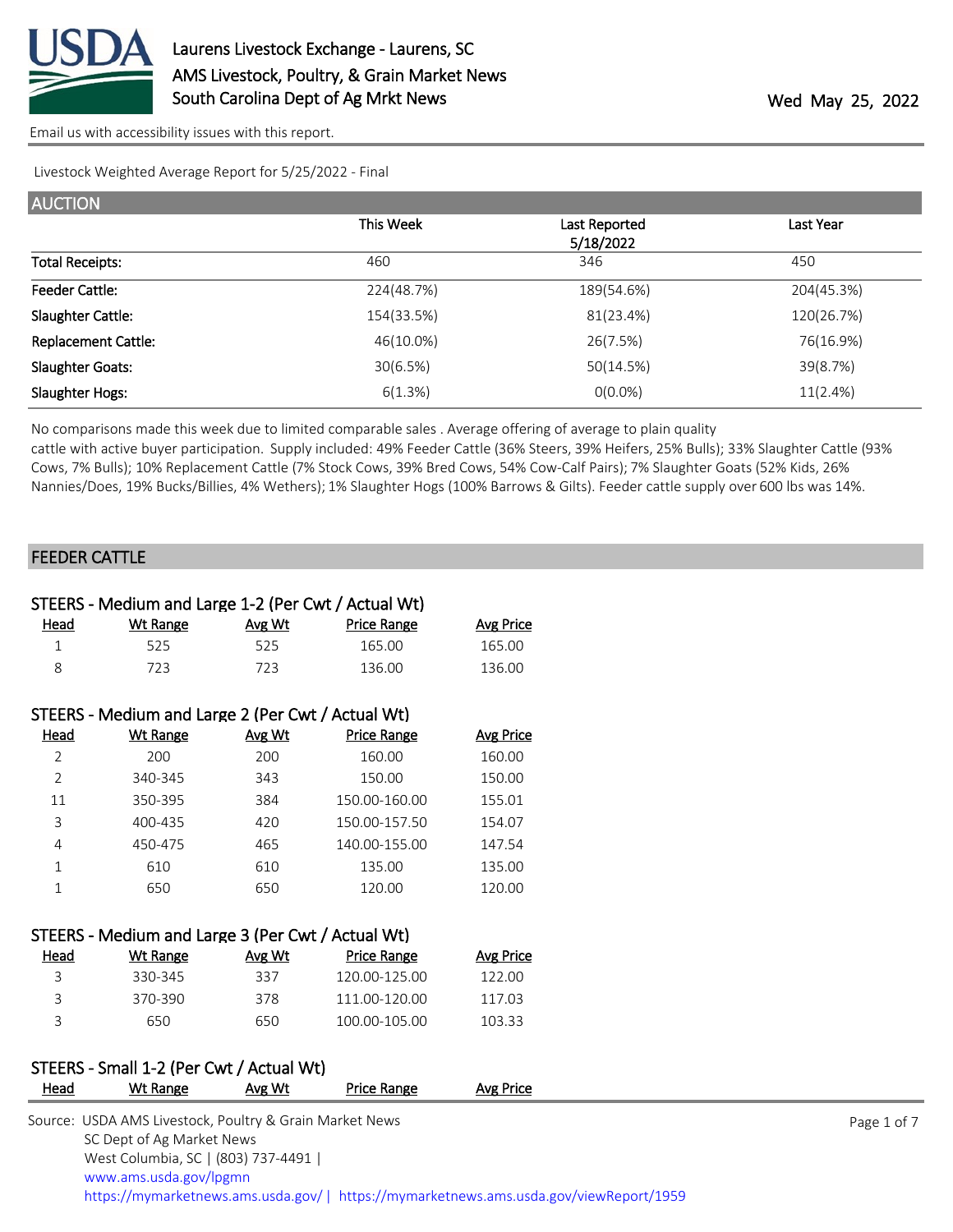

# Laurens Livestock Exchange - Laurens, SC AMS Livestock, Poultry, & Grain Market News South Carolina Dept of Ag Mrkt News **Wed May 25, 2022**

[Email us with accessibility issues with this report.](mailto:mars@ams.usda.gov?subject=508%20issue)

|   | 205-215 | 212 | 132.00-140.00 | 135.68 |
|---|---------|-----|---------------|--------|
|   | 280-290 | 285 | 135.00-145.00 | 139.36 |
|   | 305-340 | 326 | 130.00-145.00 | 137.34 |
| 5 | 365-395 | 378 | 130.00-145.00 | 135.89 |
| 3 | 405-445 | 420 | 125.00-135.00 | 130.02 |
|   | 540     | 540 | 121.00        | 121.00 |
|   | 600     | 600 | 110.00        | 110.00 |

| HEIFERS - Medium and Large 1-2 (Per Cwt / Actual Wt) |          |        |                    |                  |  |  |  |
|------------------------------------------------------|----------|--------|--------------------|------------------|--|--|--|
| Head                                                 | Wt Range | Avg Wt | <b>Price Range</b> | <b>Avg Price</b> |  |  |  |
|                                                      | 200      | 200    | 150.00             | 150.00           |  |  |  |
| 3                                                    | 360-380  | 368    | 140.00-145.00      | 141.72           |  |  |  |
| 1                                                    | 425      | 425    | 140.00             | 140.00           |  |  |  |
| 3                                                    | 460-490  | 472    | 140.00-145.00      | 141.63           |  |  |  |
| 3                                                    | 515-530  | 520    | 135.00-140.00      | 136.70           |  |  |  |
|                                                      | 550-560  | 555    | 135.00-140.00      | 137.50           |  |  |  |

| HEIFERS - Medium and Large 2 (Per Cwt / Actual Wt) |          |               |                    |           |  |  |  |
|----------------------------------------------------|----------|---------------|--------------------|-----------|--|--|--|
| Head                                               | Wt Range | <b>Avg Wt</b> | <b>Price Range</b> | Avg Price |  |  |  |
| 4                                                  | 215-245  | 226           | 120.00-132.00      | 127.18    |  |  |  |
| 4                                                  | 255-290  | 271           | 120.00-132.00      | 125.38    |  |  |  |
| 9                                                  | 305-345  | 324           | 115.00-127.50      | 120.34    |  |  |  |
|                                                    | 350-395  | 367           | 115.00-130.00      | 124.33    |  |  |  |
| 11                                                 | 400-440  | 424           | 120.00-135.00      | 132.74    |  |  |  |
| 3                                                  | 450-490  | 475           | 130.00-135.00      | 131.58    |  |  |  |
|                                                    | 515-535  | 525           | 120.00-130.00      | 125.10    |  |  |  |

| HEIFERS - Medium and Large 3 (Per Cwt / Actual Wt) |  |  |  |  |  |  |  |  |
|----------------------------------------------------|--|--|--|--|--|--|--|--|
|----------------------------------------------------|--|--|--|--|--|--|--|--|

| Head | Wt Range | Avg Wt | <b>Price Range</b> | <b>Avg Price</b> |
|------|----------|--------|--------------------|------------------|
|      | 265      | 265    | 105.00             | 105.00           |
|      | 380      | 380    | 107.50             | 107.50           |
|      | 440      | 440    | 102.50             | 1በ2 5በ           |

## HEIFERS - Small 1-2 (Per Cwt / Actual Wt)

| Head          | <b>Wt Range</b> | Avg Wt | <b>Price Range</b> | <b>Avg Price</b> |
|---------------|-----------------|--------|--------------------|------------------|
|               | 265             | 265    | 113.00             | 113.00           |
| $\mathcal{P}$ | 310-340         | 325    | 110.00-111.00      | 110.52           |
| $\mathcal{P}$ | 350-380         | 365    | 110.00-112.00      | 110.96           |
|               | 405             | 405    | 110.00             | 110.00           |
|               | 450             | 450    | 110.00             | 110.00           |
|               | 545             | 545    | 110.00             | 110.00           |
|               | 615             | 615    | 105.00             | 105.00           |
|               |                 |        |                    |                  |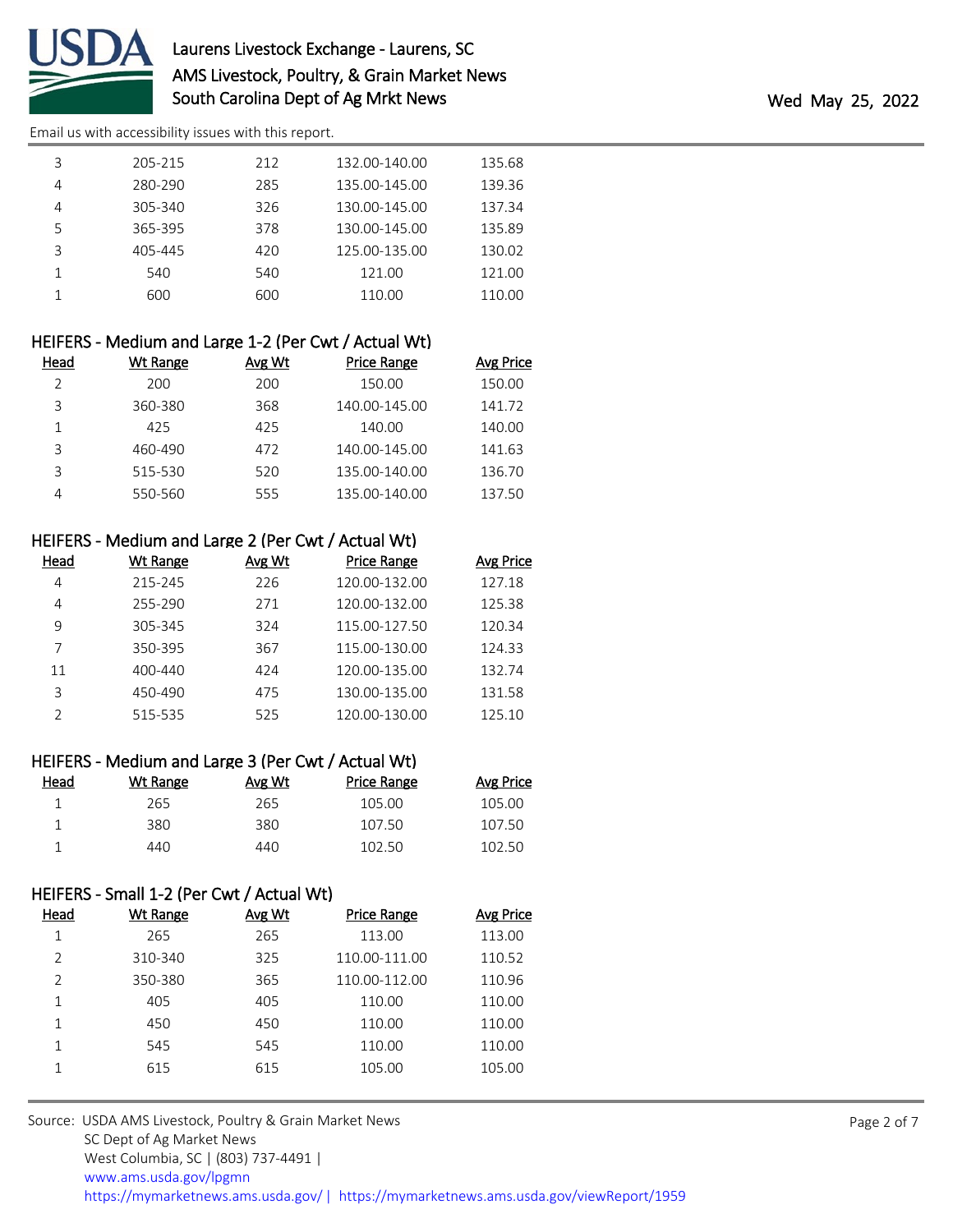

| BULLS - Medium and Large 1-2 (Per Cwt / Actual Wt)<br>Avg Wt<br>500<br>BULLS - Medium and Large 2 (Per Cwt / Actual Wt)<br>Avg Wt<br>419<br>474<br>514<br>575<br>630<br>710<br>750 | <b>Price Range</b><br>150.00<br><b>Price Range</b><br>140.00-145.00<br>130.00-140.00<br>135.00-145.00<br>130.00-145.00<br>119.00-122.50<br>112.00<br>110.00 | <b>Avg Price</b><br>150.00<br><b>Avg Price</b><br>141.39<br>135.77<br>138.49<br>135.09<br>120.81<br>112.00<br>110.00                                         |                           |
|------------------------------------------------------------------------------------------------------------------------------------------------------------------------------------|-------------------------------------------------------------------------------------------------------------------------------------------------------------|--------------------------------------------------------------------------------------------------------------------------------------------------------------|---------------------------|
|                                                                                                                                                                                    |                                                                                                                                                             |                                                                                                                                                              |                           |
|                                                                                                                                                                                    |                                                                                                                                                             |                                                                                                                                                              |                           |
|                                                                                                                                                                                    |                                                                                                                                                             |                                                                                                                                                              |                           |
|                                                                                                                                                                                    |                                                                                                                                                             |                                                                                                                                                              |                           |
|                                                                                                                                                                                    |                                                                                                                                                             |                                                                                                                                                              |                           |
|                                                                                                                                                                                    |                                                                                                                                                             |                                                                                                                                                              |                           |
|                                                                                                                                                                                    |                                                                                                                                                             |                                                                                                                                                              |                           |
|                                                                                                                                                                                    |                                                                                                                                                             |                                                                                                                                                              |                           |
|                                                                                                                                                                                    |                                                                                                                                                             |                                                                                                                                                              |                           |
|                                                                                                                                                                                    |                                                                                                                                                             |                                                                                                                                                              |                           |
|                                                                                                                                                                                    |                                                                                                                                                             |                                                                                                                                                              |                           |
|                                                                                                                                                                                    |                                                                                                                                                             |                                                                                                                                                              |                           |
|                                                                                                                                                                                    | BULLS - Medium and Large 3 (Per Cwt / Actual Wt)                                                                                                            |                                                                                                                                                              |                           |
| Avg Wt                                                                                                                                                                             | <b>Price Range</b>                                                                                                                                          | <b>Avg Price</b>                                                                                                                                             |                           |
| 430                                                                                                                                                                                | 110.00-115.00                                                                                                                                               | 112.50                                                                                                                                                       |                           |
| 485                                                                                                                                                                                | 110.00                                                                                                                                                      | 110.00                                                                                                                                                       |                           |
| 545                                                                                                                                                                                | 105.00                                                                                                                                                      | 105.00                                                                                                                                                       |                           |
| 613                                                                                                                                                                                | 102.50-103.00                                                                                                                                               | 102.75                                                                                                                                                       |                           |
| BULLS - Small 1-2 (Per Cwt / Actual Wt)                                                                                                                                            |                                                                                                                                                             |                                                                                                                                                              |                           |
| Avg Wt                                                                                                                                                                             | Price Range                                                                                                                                                 | <b>Avg Price</b>                                                                                                                                             |                           |
| 473                                                                                                                                                                                | 120.00-125.00                                                                                                                                               | 122.57                                                                                                                                                       |                           |
| 523                                                                                                                                                                                | 120.00-125.00                                                                                                                                               | 122.61                                                                                                                                                       |                           |
| 633                                                                                                                                                                                | 110.00-115.00                                                                                                                                               | 112.47                                                                                                                                                       |                           |
| 785                                                                                                                                                                                | 105.00                                                                                                                                                      | 105.00                                                                                                                                                       |                           |
|                                                                                                                                                                                    |                                                                                                                                                             |                                                                                                                                                              |                           |
|                                                                                                                                                                                    |                                                                                                                                                             |                                                                                                                                                              |                           |
|                                                                                                                                                                                    |                                                                                                                                                             |                                                                                                                                                              |                           |
|                                                                                                                                                                                    |                                                                                                                                                             |                                                                                                                                                              | <b>Dressing</b>           |
|                                                                                                                                                                                    |                                                                                                                                                             |                                                                                                                                                              | Average                   |
|                                                                                                                                                                                    |                                                                                                                                                             |                                                                                                                                                              |                           |
| Avg Wt                                                                                                                                                                             | <b>Price Range</b>                                                                                                                                          | <b>Avg Price</b>                                                                                                                                             | <b>Dressing</b>           |
| 1178                                                                                                                                                                               |                                                                                                                                                             | 83.56                                                                                                                                                        | Average                   |
| 1295                                                                                                                                                                               |                                                                                                                                                             | 97.80                                                                                                                                                        | High                      |
| 1130                                                                                                                                                                               | 60.00-73.00                                                                                                                                                 | 65.71                                                                                                                                                        | Low                       |
|                                                                                                                                                                                    | <b>Avg Wt</b><br>1516                                                                                                                                       | COWS - Breaker 75-80% (Per Cwt / Actual Wt)<br><b>Price Range</b><br>78.00-86.00<br>COWS - Boner 80-85% (Per Cwt / Actual Wt)<br>77.00-91.00<br>94.00-105.00 | <b>Avg Price</b><br>81.36 |

## COWS - Lean 85-90% (Per Cwt / Actual Wt) Head Wt Range Avg Wt Price Range Avg Price Dressing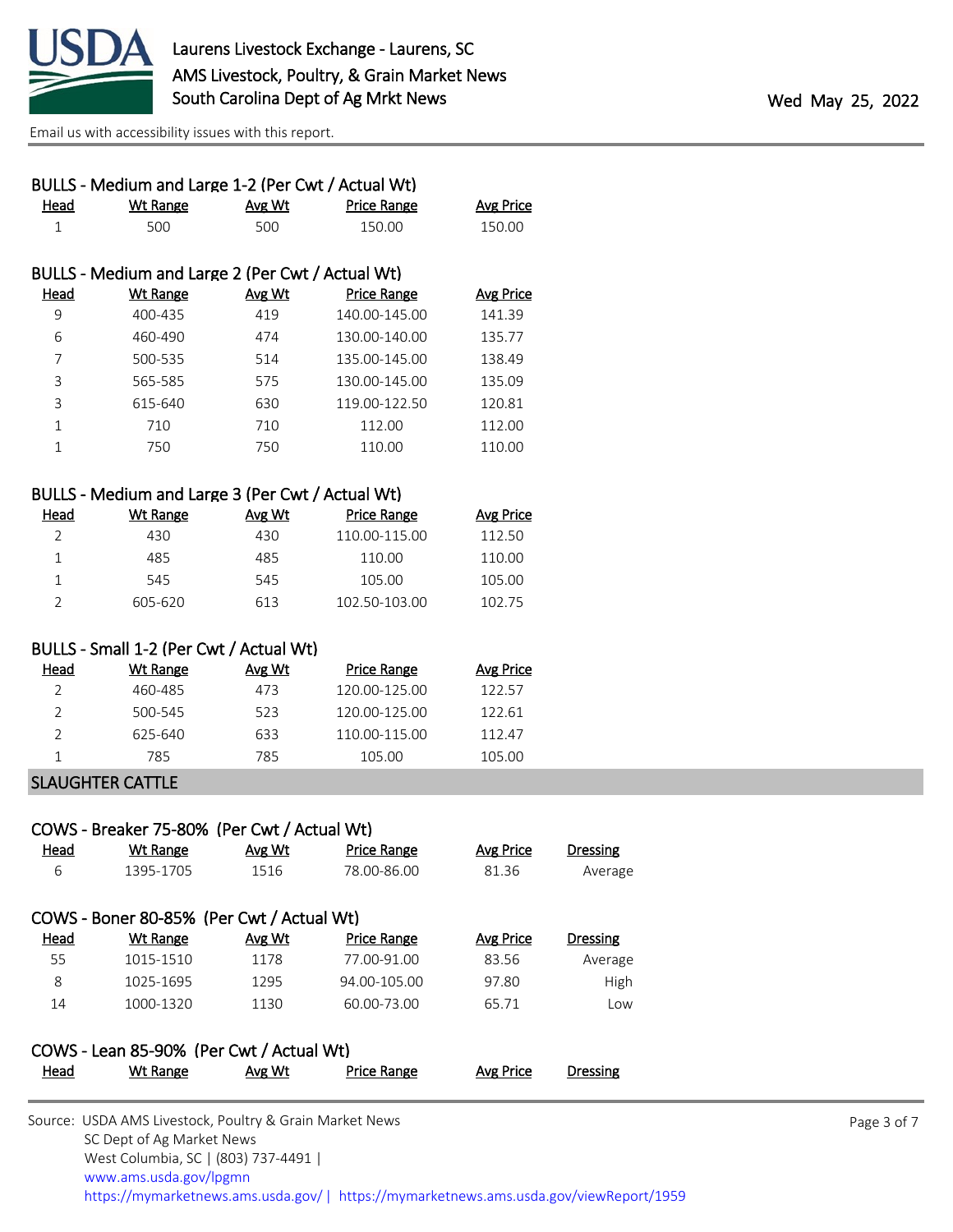

# Laurens Livestock Exchange - Laurens, SC AMS Livestock, Poultry, & Grain Market News South Carolina Dept of Ag Mrkt News **Wed May 25, 2022**

| 34           | 785-990                           |                | 893                                                             | 75.00-85.00                                             | 78.88              | Average          |
|--------------|-----------------------------------|----------------|-----------------------------------------------------------------|---------------------------------------------------------|--------------------|------------------|
| $\mathbf{1}$ | 965                               |                | 965                                                             | 90.00                                                   | 90.00              | High             |
| 14           | 690-975                           |                | 843                                                             | 53.00-72.00                                             | 62.45              | Low              |
|              | BULLS - 1-2 (Per Cwt / Actual Wt) |                |                                                                 |                                                         |                    |                  |
| Head         | <b>Wt Range</b>                   |                | Avg Wt                                                          | Price Range                                             | <b>Avg Price</b>   | <b>Dressing</b>  |
| 5            | 1090-2030                         |                | 1681                                                            | 101.00-112.00                                           | 106.08             | Average          |
| 4            | 1345-2025                         |                | 1723                                                            | 117.00-125.00                                           | 120.21             | High             |
| 1            | 1515                              |                | 1515                                                            | 88.00                                                   | 88.00              | Low              |
|              | <b>REPLACEMENT CATTLE</b>         |                |                                                                 |                                                         |                    |                  |
|              |                                   |                |                                                                 |                                                         |                    |                  |
| <b>Age</b>   | <b>Stage</b>                      | <b>Head</b>    | STOCK COWS - Small 1-2 (Per Cwt / Actual Wt)<br><b>Wt Range</b> | Avg Wt                                                  | <b>Price Range</b> | <b>Avg Price</b> |
| $2 - 4$      | O                                 | $\overline{2}$ | 725-735                                                         | 730                                                     | 95.00              | 95.00            |
|              |                                   |                | STOCK COWS - Small 2 (Per Cwt / Actual Wt)                      |                                                         |                    |                  |
| <b>Age</b>   | <b>Stage</b>                      | <b>Head</b>    | <b>Wt Range</b>                                                 | Avg Wt                                                  | <b>Price Range</b> | <b>Avg Price</b> |
| $2 - 4$      | $\bigcirc$                        | $\mathbf 1$    | 760                                                             | 760                                                     | 80.00              | 80.00            |
|              |                                   |                |                                                                 | BRED COWS - Medium and Large 1-2 (Per Head / Actual Wt) |                    |                  |
|              |                                   |                |                                                                 |                                                         |                    |                  |
| <b>Age</b>   | <b>Stage</b>                      | <b>Head</b>    | <b>Wt Range</b>                                                 | Avg Wt                                                  | <b>Price Range</b> | <b>Avg Price</b> |
| $5-8$        | T1                                | $\mathbf 1$    | 1460                                                            | 1460                                                    | 1300.00            | 1300.00          |
| $5 - 8$      | T <sub>2</sub>                    | 2              | 1085-1535                                                       | 1310                                                    | 1235.00-1400.00    | 1331.67          |
| $5 - 8$      | T <sub>3</sub>                    | $\mathbf{1}$   | 1090                                                            | 1090                                                    | 1110.00            | 1110.00          |
|              |                                   |                |                                                                 | BRED COWS - Medium and Large 2 (Per Head / Actual Wt)   |                    |                  |
| <b>Age</b>   | <b>Stage</b>                      | <b>Head</b>    | <b>Wt Range</b>                                                 | Avg Wt                                                  | <b>Price Range</b> | <b>Avg Price</b> |
| $5-8$        | T1                                | 1              | 1205                                                            | 1205                                                    | 1075.00            | 1075.00          |
| $5 - 8$      | T <sub>2</sub>                    | 1              | 1230                                                            | 1230                                                    | 1725.00            | 1725.00          |
| $5 - 8$      | T <sub>3</sub>                    | 2              | 1080-1355                                                       | 1218                                                    | 1000.00-1150.00    | 1083.47          |
|              |                                   |                |                                                                 | BRED COWS - Medium and Large 3 (Per Head / Actual Wt)   |                    |                  |
| <b>Age</b>   | <b>Stage</b>                      | <b>Head</b>    | <b>Wt Range</b>                                                 | Avg Wt                                                  | <b>Price Range</b> | Avg Price        |
| $5 - 8$      | T <sub>3</sub>                    | $\mathbf{1}$   | 1295                                                            | 1295                                                    | 825.00             | 825.00           |
|              |                                   |                | BRED COWS - Small 2 (Per Head / Actual Wt)                      |                                                         |                    |                  |
| <u>Age</u>   | <b>Stage</b>                      | <b>Head</b>    | <b>Wt Range</b>                                                 | Avg Wt                                                  | <b>Price Range</b> | <b>Avg Price</b> |
| $5-8$        | T1                                | $\overline{2}$ | 855-935                                                         | 895                                                     | 685.00-800.00      | 745.07           |
| $5-8$        | T <sub>2</sub>                    | $\overline{2}$ | 945-995                                                         | 970                                                     | 700.00-850.00      | 776.93           |

## BRED COWS - Small 3 (Per Head / Actual Wt)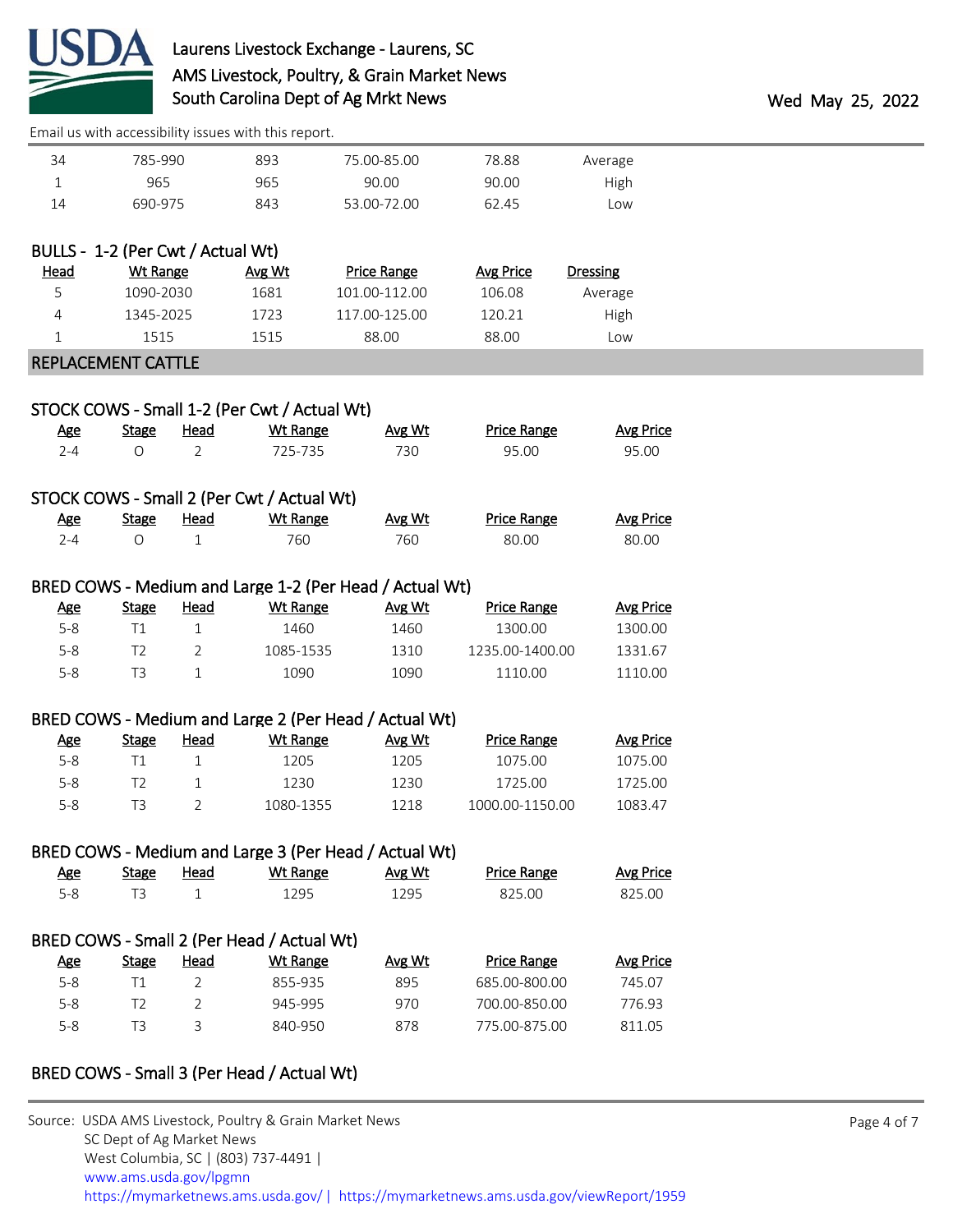

| <u>Age</u> | <b>Stage</b> | <u>Head</u> | <b>Wt Range</b> | <u>Avg Wt</u> | <b>Price Range</b> | <b>Avg Price</b> |
|------------|--------------|-------------|-----------------|---------------|--------------------|------------------|
| $5 - 8$    |              |             | 755             | 755           | 535.00             | 535.00           |
| $5 - 8$    | T3           |             | 840             | 840           | 550.00             | 550.00           |

|     |                  |      |           |        | COW-CALF PAIRS - Medium and Large 1-2 w/ 150-300 lbs calf (Per Family / Actual Wt) |           |
|-----|------------------|------|-----------|--------|------------------------------------------------------------------------------------|-----------|
| Age | Stage            | Head | Wt Range  | Avg Wt | Price Range                                                                        | Avg Price |
| 5-8 | $\left( \right)$ |      | 1045-1060 | 1053   | 1175.00-1200.00                                                                    | 1187.41   |

|     |              |              |           |        | COW-CALF PAIRS - Medium and Large 1-2 w/ >300 lbs calf (Per Family / Actual Wt) |           |
|-----|--------------|--------------|-----------|--------|---------------------------------------------------------------------------------|-----------|
| Age | <b>Stage</b> | Head         | Wt Range  | Avg Wt | <b>Price Range</b>                                                              | Avg Price |
| 5-8 |              | <sub>6</sub> | 1045-1145 | 1103   | 1350.00-1525.00                                                                 | 1468.52   |

|     |       |      |          |        | COW-CALF PAIRS - Medium and Large 2 w/ <150 lbs calf (Per Family / Actual Wt) |                  |
|-----|-------|------|----------|--------|-------------------------------------------------------------------------------|------------------|
| Age | Stage | Head | Wt Range | Avg Wt | Price Range                                                                   | <b>Avg Price</b> |
| 5-8 |       |      | 1000     | 1000   | 1025.00                                                                       | 1025.00          |

|     |       |      |          |        | COW-CALF PAIRS - Medium and Large 2 w/ 150-300 lbs calf (Per Family / Actual Wt) |                  |
|-----|-------|------|----------|--------|----------------------------------------------------------------------------------|------------------|
| Age | Stage | Head | Wt Range | Avg Wt | <b>Price Range</b>                                                               | <b>Avg Price</b> |
| 5-8 |       |      | 1115     | 1115   | 1275.00                                                                          | 1275.00          |

## COW-CALF PAIRS - Medium and Large 2 w/ >300 lbs calf (Per Family / Actual Wt)

| <u>Age</u> | Stage | Head | Wt Range | Avg Wt | <b>Price Range</b> | Avg Price |
|------------|-------|------|----------|--------|--------------------|-----------|
|            |       |      |          |        | 1325.00            | 1325.00   |

### COW-CALF PAIRS - Small 1-2 w/ <150 lbs calf (Per Family / Actual Wt)

| <u>Age</u> | Stage | Head | Wt Range                                                                | Avg Wt | <b>Price Range</b> | <b>Avg Price</b> |
|------------|-------|------|-------------------------------------------------------------------------|--------|--------------------|------------------|
| $5-8$      | Ω     |      | 755-930                                                                 | 853    | 975.00-1075.00     | 1019.87          |
|            |       |      |                                                                         |        |                    |                  |
|            |       |      | COW-CALF PAIRS - Small 1-2 w/ 150-300 lbs calf (Per Family / Actual Wt) |        |                    |                  |
| Age        | Stage | Head | Wt Range                                                                | Avg Wt | <b>Price Range</b> | <b>Avg Price</b> |
| $5 - 8$    |       |      | 835                                                                     | 835    | 1150.00            | 1150.00          |

#### COW-CALF PAIRS - Small 1-2 w/ >300 lbs calf (Per Family / Actual Wt) Age Stage Head Wt Range Avg Wt Price Range Avg Price 5-8 O 5 820-985 893 1000.00-1425.01 1168.98

|     |       |      | COW-CALF PAIRS - Small 2 w/ <150 lbs calf (Per Family / Actual Wt) |        |                    |                  |
|-----|-------|------|--------------------------------------------------------------------|--------|--------------------|------------------|
| Age | Stage | Head | Wt Range                                                           | Avg Wt | <b>Price Range</b> | <b>Avg Price</b> |
| 5-8 |       |      | 835-955                                                            | 877    | 760.00-825.00      | 804.24           |

|     |       |      | COW-CALF PAIRS - Small 2 w/ 150-300 lbs calf (Per Family / Actual Wt) |        |                    |                  |
|-----|-------|------|-----------------------------------------------------------------------|--------|--------------------|------------------|
| Age | Stage | Head | <u>Wt Range</u>                                                       | Avg Wt | <b>Price Range</b> | <b>Avg Price</b> |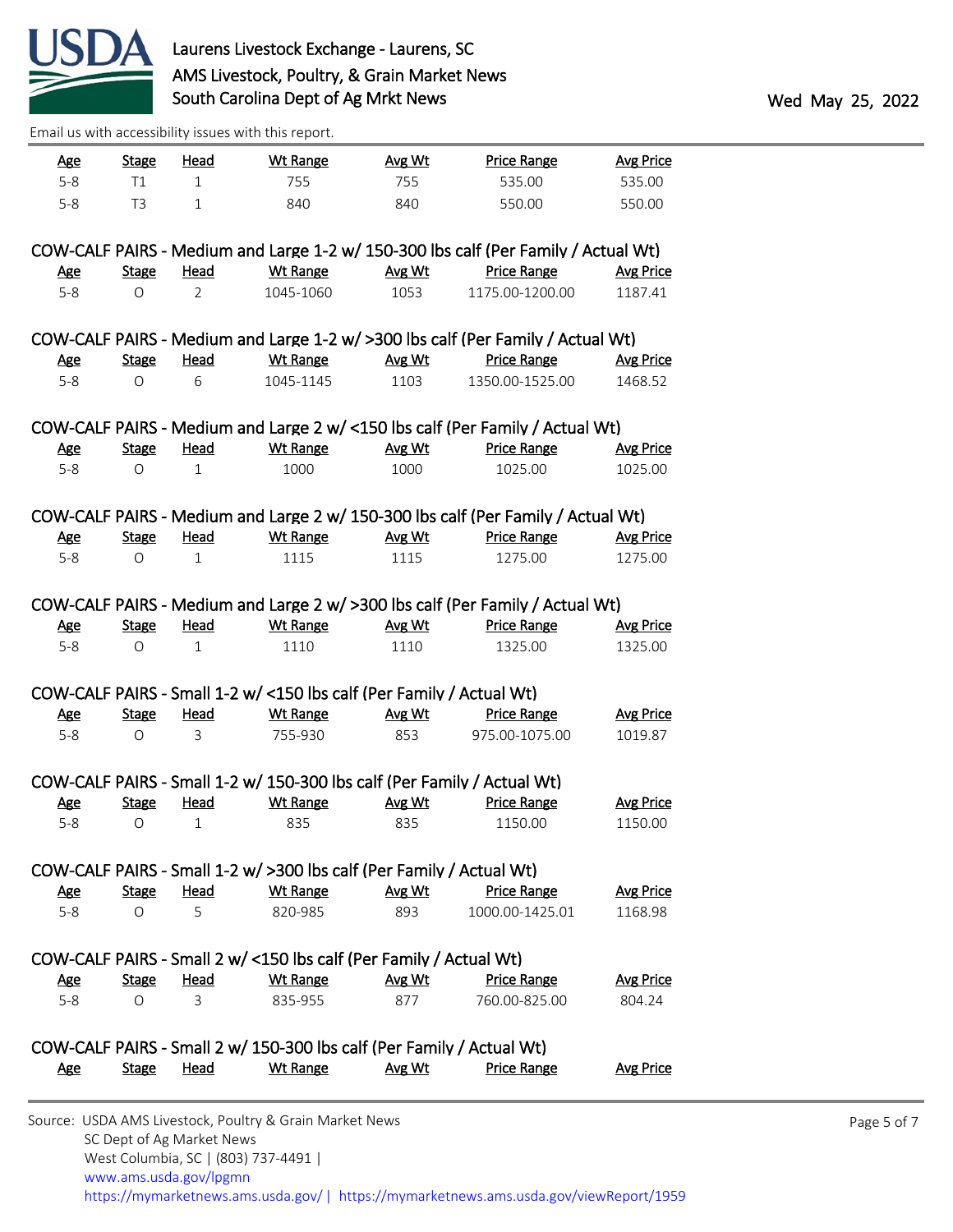

## Laurens Livestock Exchange - Laurens, SC AMS Livestock, Poultry, & Grain Market News South Carolina Dept of Ag Mrkt News **Wed May 25, 2022**

|                | Email us with accessibility issues with this report.                                 |         |                    |                  |                 |             |
|----------------|--------------------------------------------------------------------------------------|---------|--------------------|------------------|-----------------|-------------|
| $5 - 8$        | $\bigcirc$<br>$\overline{2}$                                                         | 715-980 | 848                | 850.00-975.00    | 922.27          |             |
|                | <b>SLAUGHTER GOATS</b>                                                               |         |                    |                  |                 |             |
|                |                                                                                      |         |                    |                  |                 |             |
|                | KIDS - Selection 1 (Per Head / Estimate Wt)                                          |         |                    |                  |                 |             |
| <b>Head</b>    | <b>Wt Range</b>                                                                      | Avg Wt  | <b>Price Range</b> | <b>Avg Price</b> | <b>Dressing</b> |             |
| 7              | 20                                                                                   | 20      | 60.00-67.50        | 61.07            | Average         |             |
| 3              | 30                                                                                   | 30      | 70.00-75.00        | 73.33            | Average         |             |
| 3              | 40                                                                                   | 40      | 80.00-95.00        | 85.00            | Average         |             |
|                | KIDS - Selection 2 (Per Head / Estimate Wt)                                          |         |                    |                  |                 |             |
| <b>Head</b>    | <b>Wt Range</b>                                                                      | Avg Wt  | <b>Price Range</b> | <b>Avg Price</b> | <b>Dressing</b> |             |
| $\mathbf 1$    | 30                                                                                   | 30      | 45.00              | 45.00            | Average         |             |
|                | NANNIES/DOES - Selection 1 (Per Head / Estimate Wt)                                  |         |                    |                  |                 |             |
| <b>Head</b>    | <b>Wt Range</b>                                                                      | Avg Wt  | <b>Price Range</b> | <b>Avg Price</b> | <b>Dressing</b> |             |
| 1              | 60                                                                                   | 60      | 140.00             | 140.00           | Average         |             |
| $\mathbf 1$    | 140                                                                                  | 140     | 230.00             | 230.00           | Average         |             |
|                |                                                                                      |         |                    |                  |                 |             |
|                | NANNIES/DOES - Selection 2 (Per Head / Estimate Wt)                                  |         |                    |                  |                 |             |
| <u>Head</u>    | <b>Wt Range</b>                                                                      | Avg Wt  | <b>Price Range</b> | <b>Avg Price</b> | <b>Dressing</b> |             |
| $\overline{2}$ | 50                                                                                   | 50      | 70.00-75.00        | 72.50            | Average         |             |
| 2              | 70                                                                                   | 70      | 90.00-97.50        | 93.75            | Average         |             |
| $\mathbf 1$    | 80                                                                                   | 80      | 110.00             | 110.00           | Average         |             |
|                | BUCKS/BILLIES - Selection 1 (Per Head / Estimate Wt)                                 |         |                    |                  |                 |             |
| <b>Head</b>    | <b>Wt Range</b>                                                                      | Avg Wt  | <b>Price Range</b> | <b>Avg Price</b> | <b>Dressing</b> |             |
| $\overline{2}$ | 80                                                                                   | 80      | 160.00-167.50      | 163.75           | Average         |             |
| $\mathbf 1$    | 180                                                                                  | 180     | 255.00             | 255.00           | Average         |             |
|                | BUCKS/BILLIES - Selection 2 (Per Head / Estimate Wt)                                 |         |                    |                  |                 |             |
| <u>Head</u>    | <b>Wt Range</b>                                                                      | Avg Wt  | <b>Price Range</b> | <b>Avg Price</b> | <b>Dressing</b> |             |
| $\mathbf{1}$   | 70                                                                                   | 70      | 80.00              | 80.00            | Average Pygmies |             |
| 1              | 80                                                                                   | 80      | 97.50              | 97.50            | Average Pygmies |             |
|                |                                                                                      |         |                    |                  |                 |             |
|                | WETHERS - Selection 1 (Per Head / Estimate Wt)                                       |         |                    |                  |                 |             |
| <u>Head</u>    | <b>Wt Range</b>                                                                      | Avg Wt  | <b>Price Range</b> | <b>Avg Price</b> | <b>Dressing</b> |             |
| $\mathbf 1$    | 140                                                                                  | 140     | 250.00             | 250.00           | Average         |             |
|                | <b>SLAUGHTER HOGS</b>                                                                |         |                    |                  |                 |             |
|                | BARROWS & GILTS - U.S. 1 (Per Cwt / Actual Wt)                                       |         |                    |                  |                 |             |
| <u>Head</u>    | <b>Wt Range</b>                                                                      | Avg Wt  | <b>Price Range</b> | <b>Avg Price</b> | <b>Dressing</b> |             |
| $\mathbf 1$    | 170                                                                                  | 170     | 105.00             | 105.00           | Average Roaster |             |
|                |                                                                                      |         |                    |                  |                 |             |
|                | Source: USDA AMS Livestock, Poultry & Grain Market News<br>SC Dept of Ag Market News |         |                    |                  |                 | Page 6 of 7 |
|                | West Columbia, SC   (803) 737-4491                                                   |         |                    |                  |                 |             |

 [www.ams.usda.gov/lpgmn](https://www.ams.usda.gov/market-news) <https://mymarketnews.ams.usda.gov/> [|](https://www.ams.usda.gov/market-news) <https://mymarketnews.ams.usda.gov/viewReport/1959>